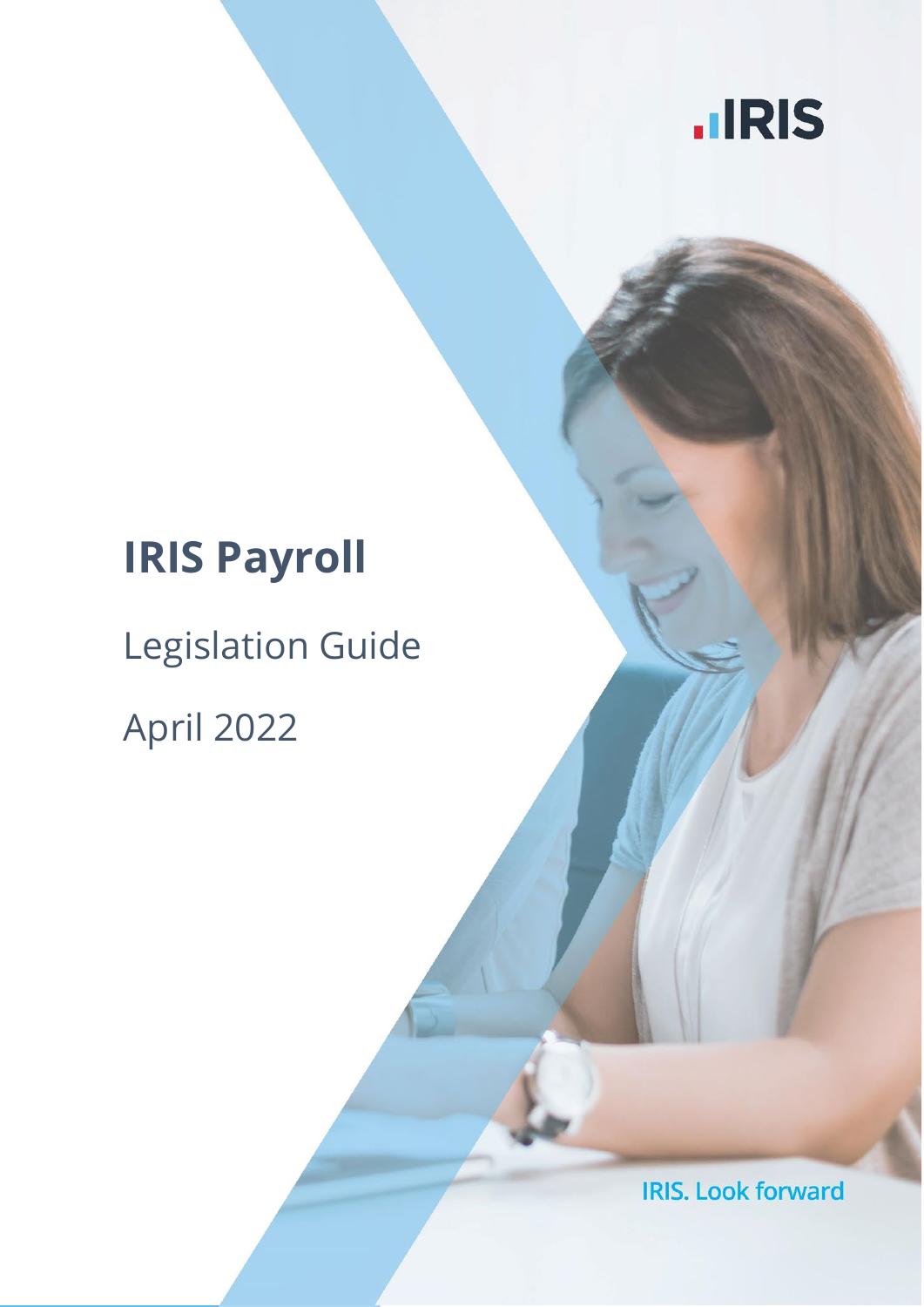## **Contents**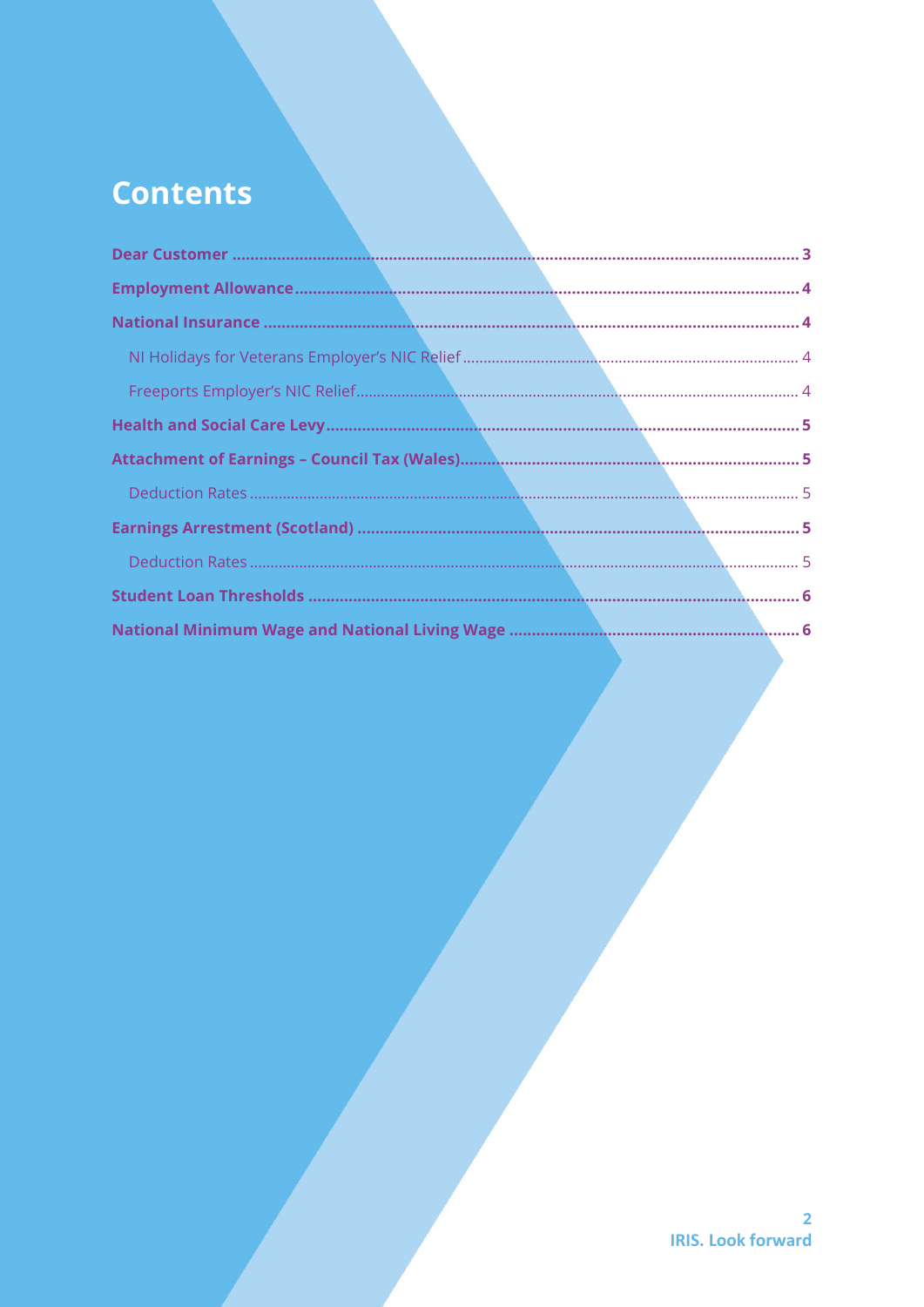## <span id="page-2-0"></span>**Dear Customer**

All standard rates and parameters for Tax/NI/Statutory Payments/Minimum Wage rates, AE parameters, etc., are up to date in the payroll software for the 2022/2023 tax year, as are the standard reports.

For details of all the rates and parameters changes, click **[here](https://www.iris.co.uk/support/payroll-legislation/payroll-legislation/)** to view/print the Payroll Fact Sheet for 2022/2023.

This guide details other legislation resulting in changes to the payroll software. Please see the **Release Notes** within your software for further details of how these are applied.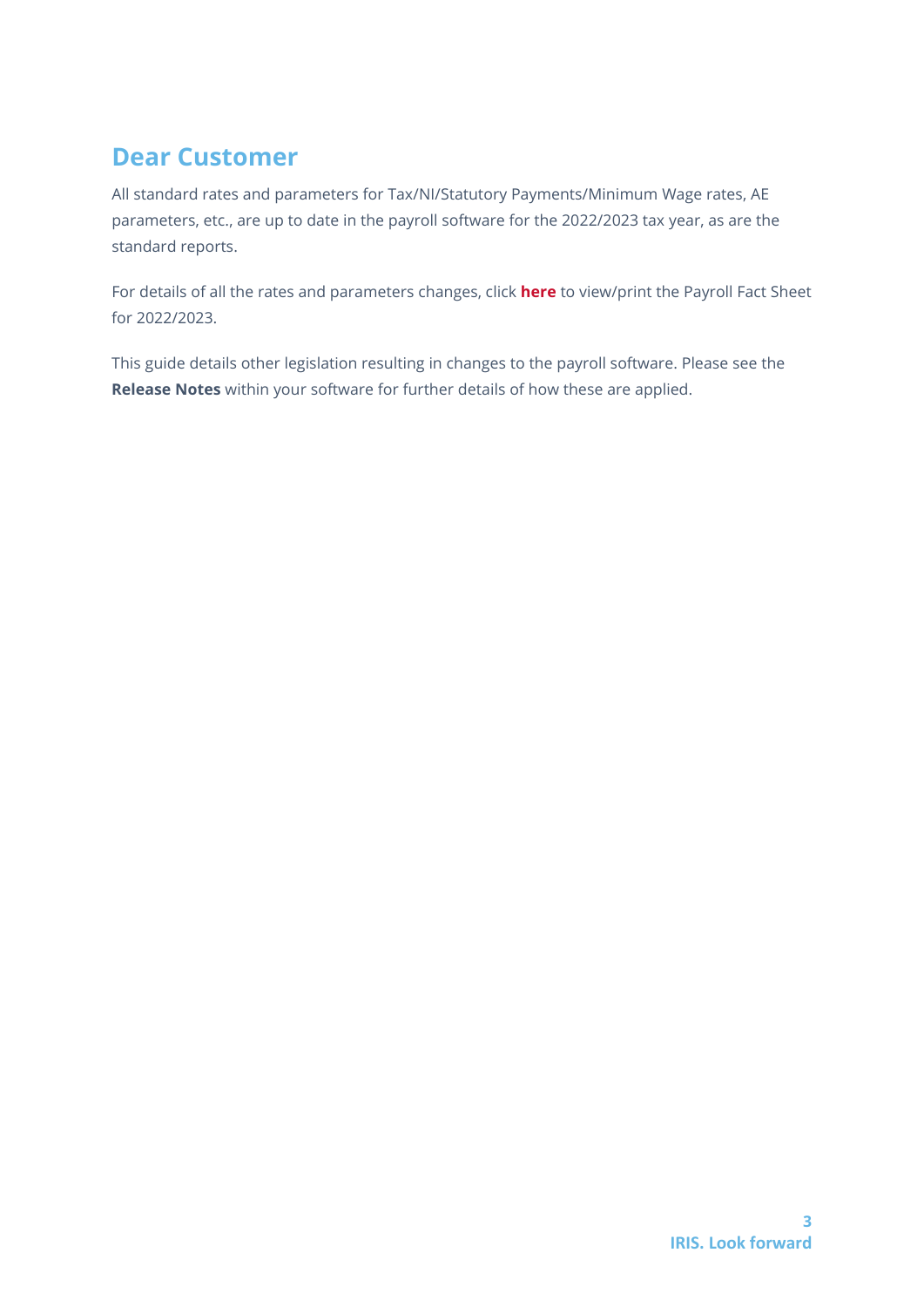## <span id="page-3-0"></span>**Employment Allowance**

We have increased Employment Allowance from £4000 to £5000 for the 2022/2023 tax year.

#### <span id="page-3-1"></span>**National Insurance**

#### <span id="page-3-2"></span>**NI Holidays for Veterans Employer's NIC Relief**

From April 2021, HMRC announced that there would be a reduction in Employer National Insurance contributions for veterans for twelve consecutive months from the first day of their first civilian employment after leaving the regular armed forces. HMRC has introduced an NI category letter V and the Veteran's Upper Secondary Threshold (VUST) to cater for the new relief.

If claiming for this relief from April 2021 to March 2022, this needs to be claimed retrospectively from April 2022 onwards. HMRC requires you to pay the Employer National Insurance contributions for veterans for this period in the usual manner.

From April 2022 onwards, the relief can be processed using the software and reported to HMRC via RTI.

#### <span id="page-3-3"></span>**Freeports Employer's NIC Relief**

From April 2022, HMRC announced that there would be a reduction in Employer National Insurance contributions for employees working in freeports in their first three years of employment. HMRC has introduced NI category letters F, I, S, and L and the Freeport Upper Secondary Threshold (FUST) to cater for the new relief.

Following these changes in legislation, we have made the following software amendments:

- Include new NI letters:
	- o V standard category for Veterans
	- o F standard category for employees working in a Freeport
	- o I married women or widows entitled to pay reduced NI working in a Freeport
	- o S employees over state pension age working in a Freeport
	- o L employees entitled to defer paying full NI rate working in a Freeport
- Add new earnings thresholds for Veteran's Upper Secondary Threshold (VUST) and Freeport Upper Secondary Threshold (FUST)
- Add new Date of Veteran's First Civilian Employment date field
- Add Working in a Freeport tick box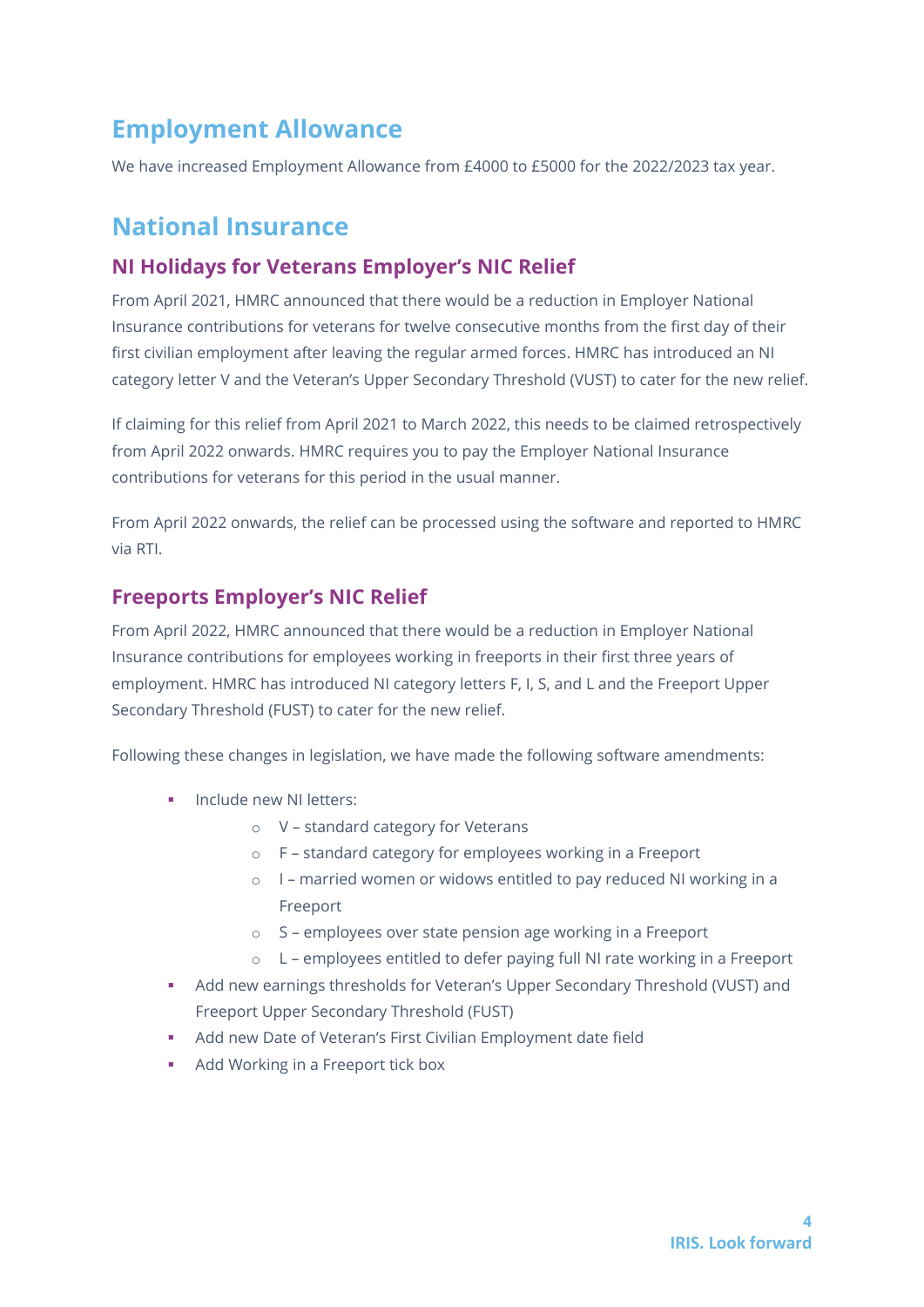## <span id="page-4-0"></span>**Health and Social Care Levy**

On 7<sup>th</sup> September 2021, the Government announced a new 1.25% Health and Social Care Levy to fund investment in the NHS and social care. For the 2022/2023 tax year, the new levy; is added to National Insurance contributions for working-age employees, self-employed people, and employers.

From April 2023, the Health and Social Levy will be separate from National Insurance contributions.

#### <span id="page-4-1"></span>**Attachment of Earnings – Council Tax (Wales)**

From the tax year 2022/2023, a new Council Tax Attachment of Earnings Order (AEO); is introduced in Wales. The thresholds are higher than the existing Council Tax Attachment of Earnings Orders and apply to Wales only.

The Welsh Government introduced the new Council Tax AEO to maintain fairness in the system and reflect changes to the cost of living.

| <b>Weekly Net Earnings</b> | <b>Rate from April 2022</b> | <b>Monthly Net Earnings</b> | <b>Rate from April 2022</b> |
|----------------------------|-----------------------------|-----------------------------|-----------------------------|
| <b>Not exceeding £105</b>  | $0\%$                       | <b>Not exceeding £430</b>   | 0%                          |
| £105 - £190                | 3%                          | £430 - £780                 | 3%                          |
| £190 - £260                | 5%                          | £780 - £1050                | 5%                          |
| $£260 - £320$              | 7%                          | $£1050 - £1280$             | 7%                          |
| £320 - £505                | 12%                         | £1280 - £2010               | 12%                         |
| $£505 - £715$              | 17%                         | $£2010 - £2860$             | 17%                         |
| <b>Exceeding £715</b>      | 50%                         | <b>Exceeding £2860</b>      | 50%                         |

#### <span id="page-4-2"></span>**Deduction Rates**

#### <span id="page-4-3"></span>**Earnings Arrestment (Scotland)**

We have updated the thresholds for the Earnings Arrestment (Scotland) Attachment of Earnings in line with legislation for 2022/2023.

#### <span id="page-4-4"></span>**Deduction Rates**

| <b>Weekly Net Earnings</b> | <b>Rate from April 2022</b>           | <b>Monthly Net Earnings</b> | <b>Rate from April 2022</b>            |
|----------------------------|---------------------------------------|-----------------------------|----------------------------------------|
| Not exceeding £130.73      | $0\%$                                 | Not exceeding £566.51       | $0\%$                                  |
| £130.73 - £472.54          | £4.00 or 19% of<br>earnings exceeding | £566.51 - £2047.65          | £15,00 or 19% of<br>earnings exceeding |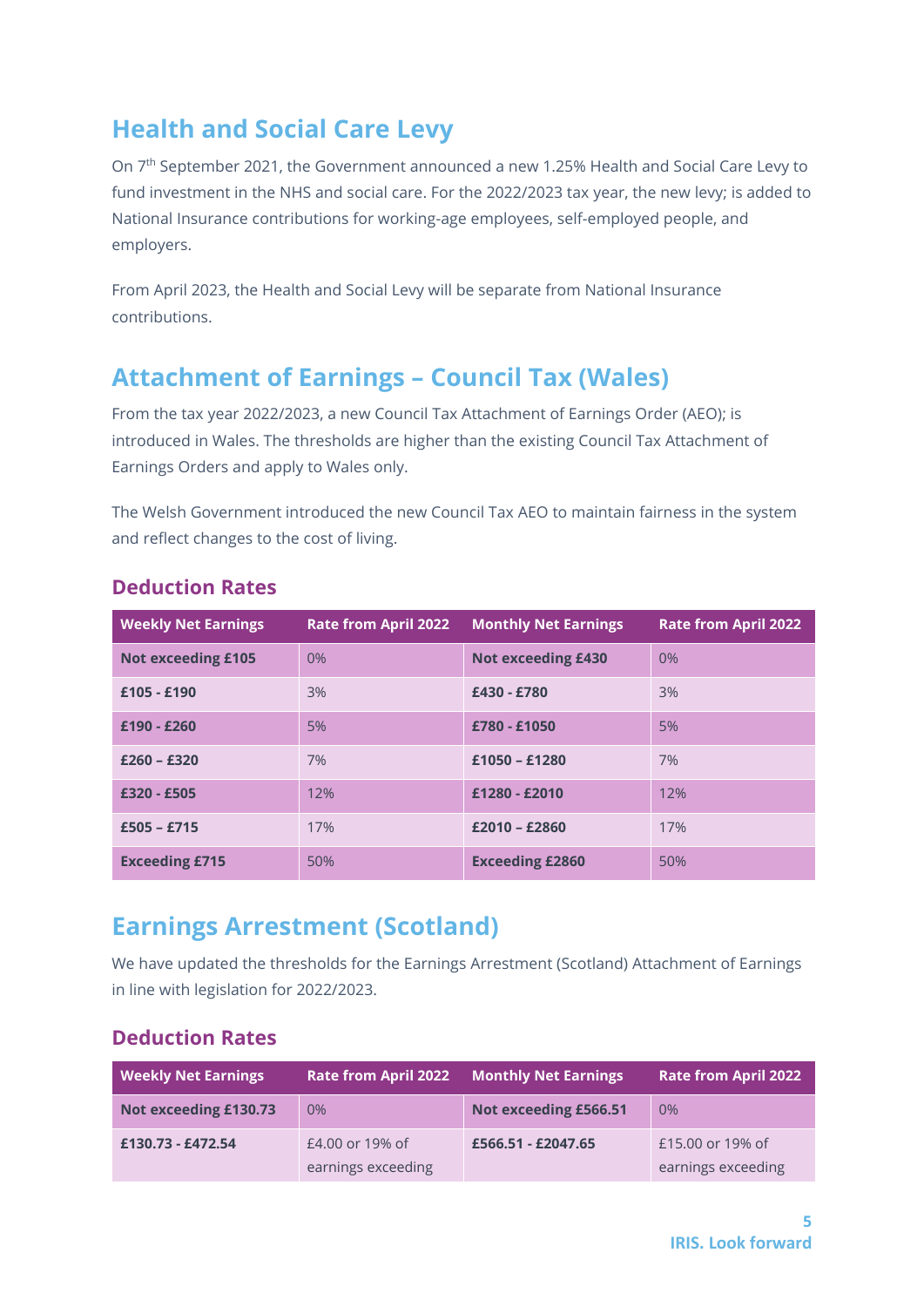|                          | £130.73, whichever is<br>the greater                   |                           | £566.51, whichever is<br>the greater                  |
|--------------------------|--------------------------------------------------------|---------------------------|-------------------------------------------------------|
| £472.54 - £710.42        | £64.94 or plus 23% of<br>earnings exceeding<br>£472.54 | £2047.65 - £3078.47       | £281.42 plus 23% 0f<br>earnings exceeding<br>£2047.65 |
| <b>Exceeding £710.42</b> | £119.66 plus 50% of<br>earnings exceeding<br>£710.42   | <b>Exceeding £3078.47</b> | £518.51 plus 50% of<br>earnings exceeding<br>£3078.47 |

### <span id="page-5-0"></span>**Student Loan Thresholds**

We have updated the annual thresholds in line with legislation for 2022/2023.

- Plan Type 1 increased from £19,895 to £20,195
- Plan Type 2 remains at £27,295
- Plan Type 4 increased from £25,000 to £25,375
- Postgraduate Student Loans remains at £21,000
- **Student Loan rate is 9%**
- **Postgraduate Loan rate is 6%**

#### <span id="page-5-1"></span>**National Minimum Wage and National Living Wage**

From 1st April 2022, HMRC has revised the National Minimum Wage (NMW) and National Living Wage (NLW) age brackets and rates.

| <b>National Minimum &amp;</b><br><b>Living Wage - Age</b> | <b>Rate from April 2021</b> | <b>National Minimum &amp;</b><br>Living Wage - Age | <b>Rate from April 2022</b> |
|-----------------------------------------------------------|-----------------------------|----------------------------------------------------|-----------------------------|
| 23 and over                                               | £8.91                       | 23 and over                                        | £9.50                       |
| $21 - 22$                                                 | £8.36                       | $21 - 22$                                          | £9.18                       |
| $18 - 20$                                                 | £6.56                       | $18 - 20$                                          | £6.83                       |
| $16 - 17$                                                 | £4.62                       | $16 - 17$                                          | £4.81                       |
| <b>Apprentice Rate</b>                                    | £4.30                       | <b>Apprentice Rate</b>                             | £4.81                       |